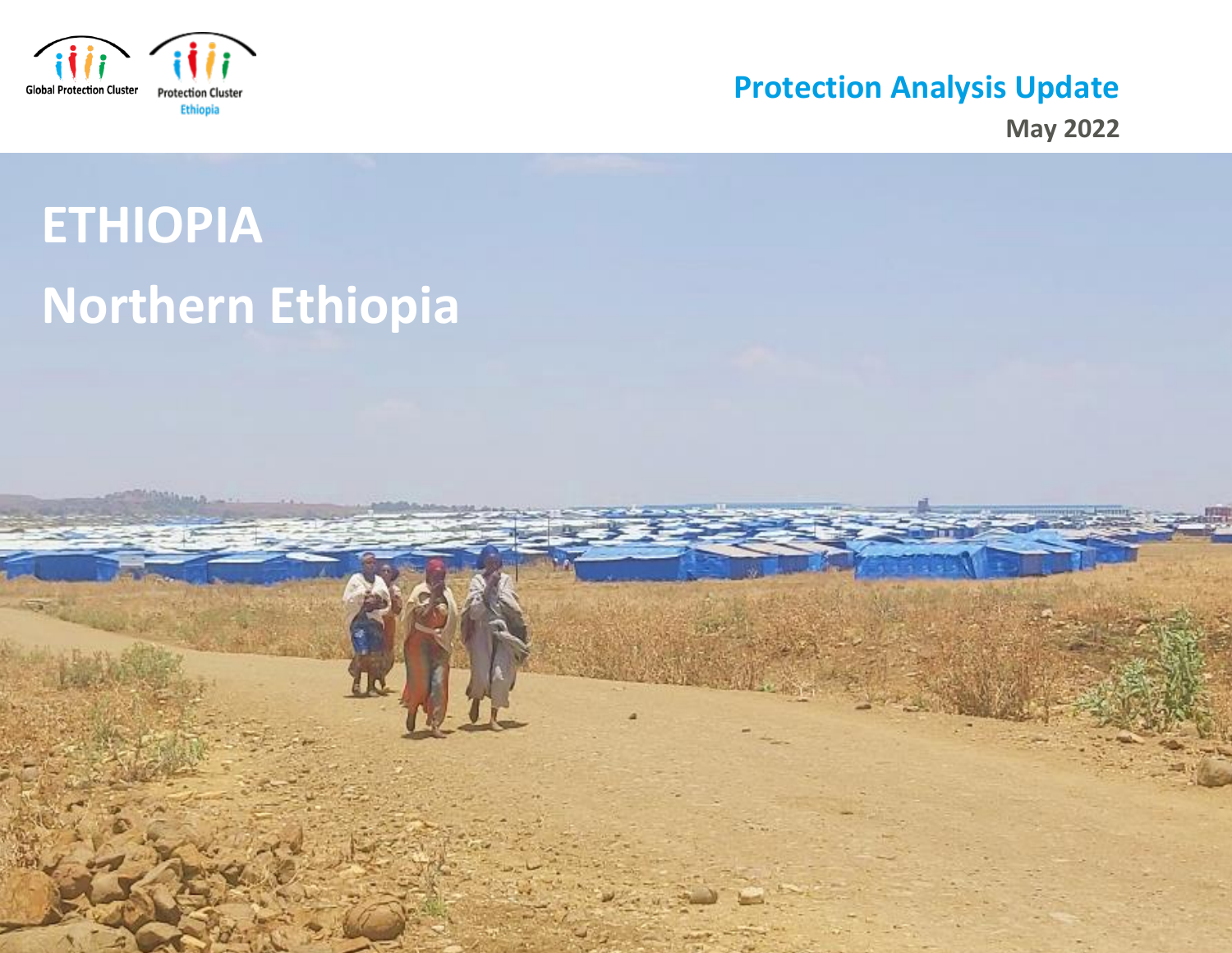# **REPORT SUMMARY**

The conflict that broke out in November 2020 in the Tigray region and which has expanded into the Amhara and Afar regions since 2021, has had serious political, social, and economic impacts on the North of Ethiopia. The conflict has greatly impacted the lives of millions of people, particularly, women and girls, persons with specific protection needs, youth and minority groups.

As of December 2021, the Northern Ethiopia conflict accounted for more than 50% of the IDP population across the country, displacing more than 3 million people. As more people were forced to flee in search of safety and means of survival, their displacement has created or exacerbated protection risks and vulnerabilities among IDPs and hosting communities. There are concerns of various serious human rights violations committed against civilian populations including: unlawful killings; attacks on civilians; gender and conflict-related sexual violence; limited access to basic services; and family separation.

Across the Northern region, an estimated 11.2 million people need humanitarian assistance. Food insecurity, high malnutrition rates, the collapse of the health system and scarcity of public services have led to negative coping strategies, including begging, child labour and increased intimate partner violence.

Access constraints have changed in nature but have persisted throughout the conflict, with changing levels of armed conflict, insecurity and operational constraints. These have contributed to suspension of activities of most humanitarian organisations, with limited presence of some partners across the three regions, amidst on-going displacements and IDP returns. Humanitarian needs for the affected populations continue to be extremely high in terms of severity and scale, and the extent of protection risks.



# **Severity Scale of the Covered Geographical Areas**

#### **KEY PROTECTION FIGURES**

*Attack on civilian population:* 3,994 casualties over the past 2 years.

*People in Need (Protection):* 3 million.

*People reached:* 250,000 out of 2.3 million people targeted in the sectors of CP, GBV, HLP, MA and Protection.

*Funding:* \$67.3 M required for priority protection responses. As of 30 April, protection partners have received. \$13.4 million. Funding gap is \$53.9 M (80 %).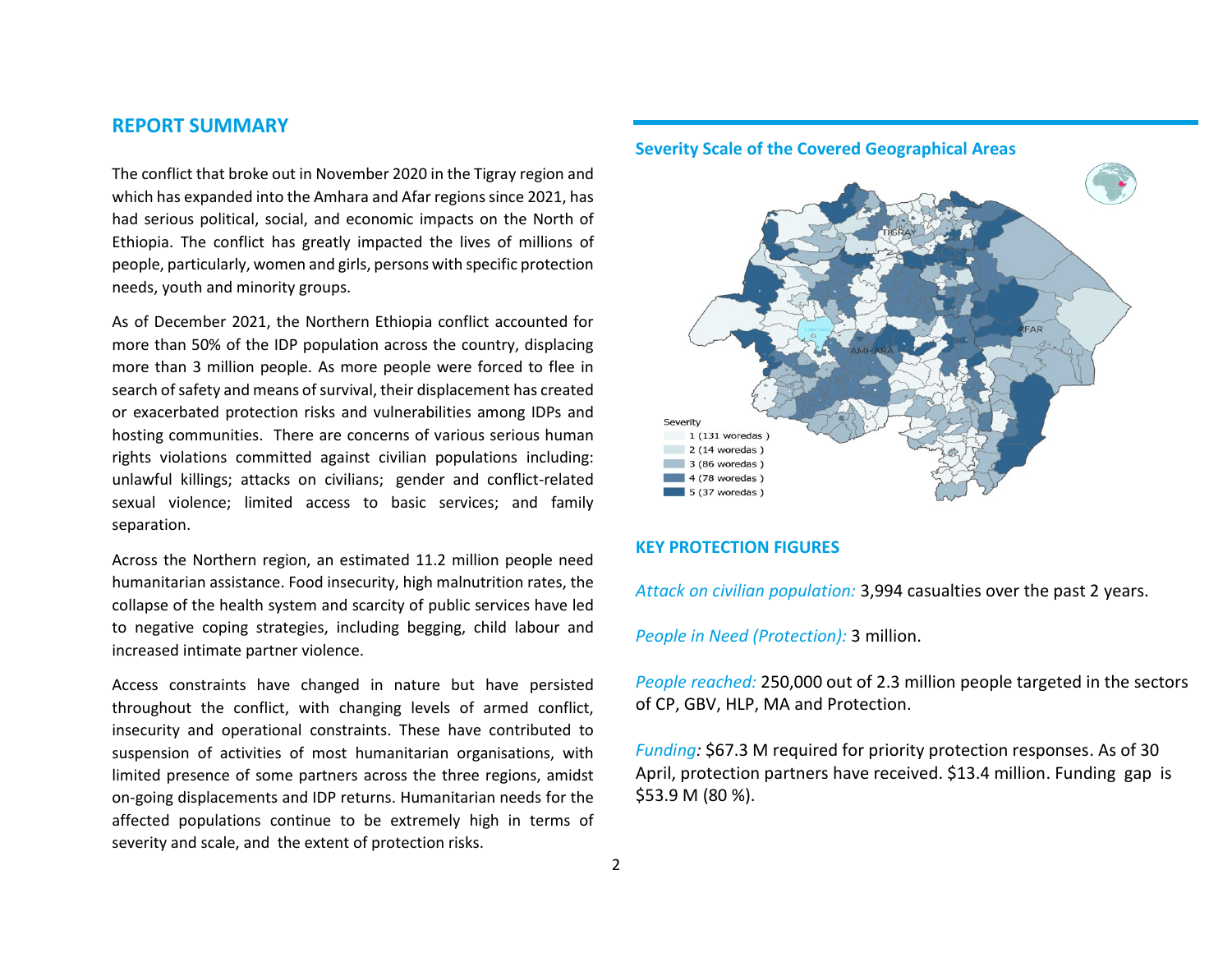#### **Methodology**

This report has been developed through a desk review of data and reports from various sources including UNHCR Ethiopia Protection monitoring reports, Inter-agency multi-sectoral reports and a Protection Integrated Rapid Assessment report of February 2022, highlighting findings of Key Informant Interviews (KIIs) and Focus Group Discussions (FGDs) of the assessed location. Other sources are: OCHA Situation Reports, IOMDTM, HNO/HRP, WFP Countrywide Monthly Market Watch Bulletin, OHCHR-EHRC Joint Investigation Team report, Human Rights Watch and ACAPS reports. Consultations with Protection Clusters across the region was key to prioritization of the protection risks.

#### **Limitations**

Operational constraints impacted data collection and conduct of humanitarian activities required for gathering information among humanitarian actors and local authorities. Verification of displacement figures is difficult given access constraints in conflict affected areas in Tigray, Amhara and Afar, fluid conflict lines and simultaneous IDP returns.

#### **1. CONTEXT OVERVIEW**

#### **Security and operating environment**

After withdrawal of the Ethiopian National Defense Forces ( ENDF) from Tigray in June 2021, fighting within Tigray substantially decreased, although airstrikes and drone attacks remain a major threat. Between June 2021 and March 2022, a number of airstrikes were reported, resulting in deaths and damage to property. There is still active conflict in the Western zone in Tigray and along the border areas with Eritrea. Further, insecurity along the Eastern zone border with Eritrea, has recently led to new displacements to Adigrat and Erob woredas.

Active conflict along the Afar-Abala- Mekele corridor, and other surrounding areas with Tigray, and restrictions at checkpoints continues to prevent the entry of humanitarian and commercial goods by road, severely limiting humanitarian response. All the Parties to the Conflict have been implicated in setting up road blockades delaying delivery of critical humanitarian supplies to Tigray.

On 24 March, the Government of Ethiopia declared an "indefinite humanitarian truce" with the Tigrayan authorities accepting a temporary cessation of hostilities in Afar. This was followed by withdrawal of Tigray Forces from Afar on 12 April and resumption of humanitarian convoys to Tigray on 14 April. Between 1 and 27 April, a total 142 trucks and 10 fuel tankers have entered Tigray - the first since mid-December. According to the local authorities, regular aid delivery of 100 trucks daily within "reasonable" time is required to meet current humanitarian needs. Thus, the relief supplies received so far remain far below what is needed. Airlifting of some critical relief supplies that commenced in January is on-going with limited capacity, mainly to meet food, medicines and nutritional needs. Even with this progress, limited cash and fuel in Tigray, continues to affect partners' capacity to respond to increasing humanitarian needs and protection risks.

Despite the marked reduction in fighting in Kilbati (Zone 2) and Fanti (Zone 4), following the agreement on humanitarian truce , the access situation remains fragile with reports of looting of convoys by local communities at the end of March. The security situation remains extremely unstable with the duration and conditions of the truce remaining unclear.

Notwithstanding the withdrawal of Tigray forces from Amhara region in December 2021, armed clashes continued in northern regions of Amhara in disputed woredas, causing more displacement in North wello, South Gondar and Wag Hamra, preventing humanitarian access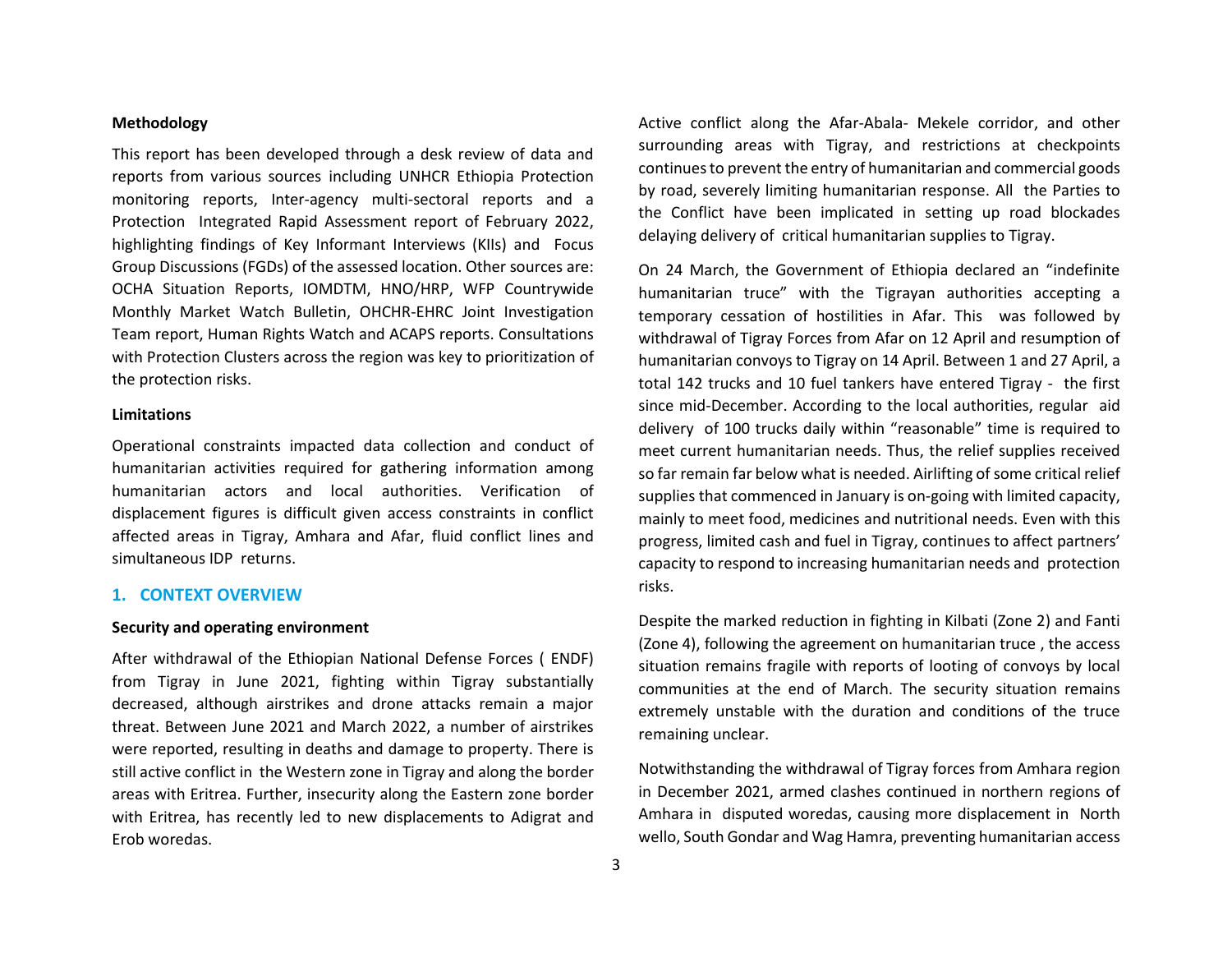in the conflict-affected areas. Although no clashes have been reported across Amhara since March, instability along the Tigray-Amhara border persists and impacts humanitarian access.

#### **Political and socio-economic landscape**

In December 2021, the Government established a Commission to oversee a national dialogue process, and steer healing and reconciliation. However, the impact of the national dialogue process on the operating environment in the near future remains to be seen.

Ethiopia's inflation has remained high for the past years. The September 2021 general year-on-year inflation rate and year-on-year food inflation increased by 34.8 % and 42.0% respectively, resulting in severe food access constraints. In the North, disruption of farming activities due to conflict, coupled with a below average harvests from previous seasons, have resulted in severe food insecurity. As a result, nine million people need food assistance across the three regions. $<sup>1</sup>$ </sup> Inflationary pressures have led to a fall in the value of the ETB resulting in significant increases in the cost of living and prices of basic commodities. The prices of maize, sorghum, and wheat grain are 51%, 39% and 21% higher respectively in Tigray and Afar. Imported items such as rice and edible oil are sold at prices that are 166% and 141% higher respectively.

The massive destruction of infrastructure in the region as a result of the conflict and access constraints have further exacerbated the economic crisis. A severe lack of cash in Tigray region continues to impact humanitarian operations, market functionalities and people's livelihoods. Reports highlight increasing humanitarian needs in the three regions and the need to scale up responses, particularly in terms

of food, nutritional supplies, medical supplies, education, adequate shelter, and WASH facilities.

#### **Institutional, legal and normative frameworks**

The Constitution of the Federal Republic of Ethiopia, 1995, includes a comprehensive bill of rights chapter (Chapter III) encompassing a detailed catalogue of human rights recognized under international human rights law. Further, the Constitution declares all ratified international agreements to be an integral part of Ethiopian law and requires the rights and freedoms recognized by the Constitution to be interpreted consistently with the principles of the Universal Declaration of Human Rights (UDHR) and international human rights instruments adopted by Ethiopia.

Ethiopia signed the Kampala Convention in 2009 and completed the internal process of ratification in 2019, although it has not yet deposited the instrument of ratification with the African Union as required. The country currently is in the process of developing a national legislation on IDPs in line with international and regional standards, which would be an essential step towards the implementation of the Kampala Convention.

Coordination of protection and assistance to IDPsin Ethiopia currently falls within the management of emergencies and is generally guided by the 2013 National Disaster Risk Management Policy whose objective is to establish a comprehensive and coordinated disaster risk management system, including saving lives, protecting livelihoods, and ensuring that all disaster affected people are provided with recovery and rehabilitation. The Ethiopia Disaster Risk Management Commission (EDRMC) oversees disaster risk management including humanitarian response coordination in

 $<sup>1</sup>$  ACAPS (April 2022).</sup>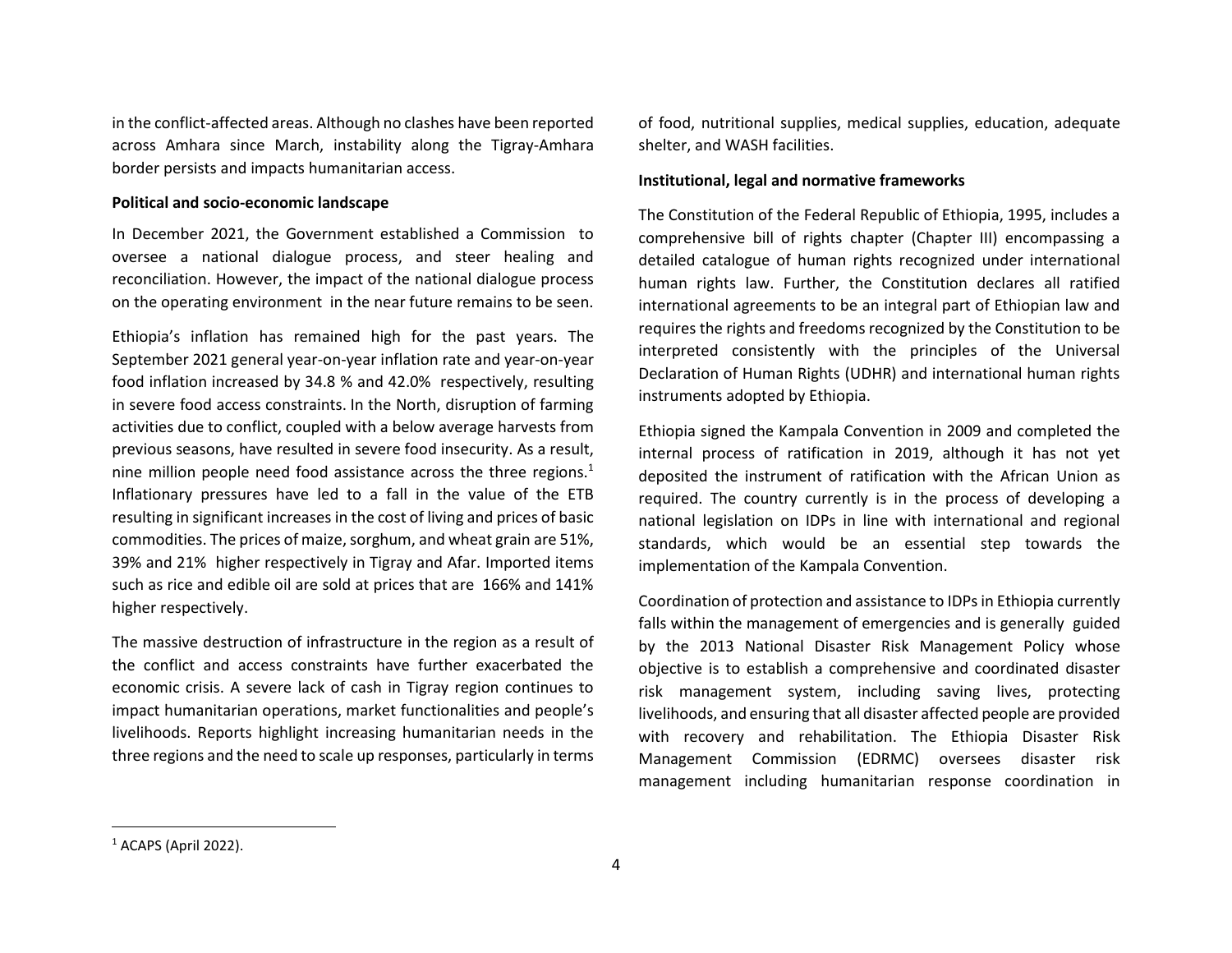collaboration with Government line ministries, regional authorities, and national and international humanitarian organizations through National Incident Management mechanims, including Emergency Coordination Centers (ECCs) and Incident Command Posts (ICPs).

Further to the above, during the last quarter of 2021 the Federal Government of Ethiopia set up emergency management mechanims to coordinate humanitarian response. The additional layers of coordination resulted in major operational challenges for humanitarian partners in moving supplies to conflict affected areas. This was followed by announcements by the Federal Government of Ethiopia of new measures to facilitate humanitarian assistance in the North in January 2022.

Following institutional review of roles and responsibilities for IDPs within the Government that commenced in October 2021, the Refugee and Return Service (RRS) is envisaged to assume some responsibility in coordination of protection and assistance to IDPs; however, the scope of the role has not been determined yet. It is anticipated that this institutional reforms and legislative development will accord the country a specific framework, and adequate capacities for protection and assistance to IDPs, towards more principled and protection-focused humanitarian actions.

# **2. PRIORITY PROTECTION RISKS**

# 2.1. CURRENT THREATS TO THE POPULATION

#### **2.1.1. Forced displacement**

As a result of fighting in the different regions, over three million civilians have been displaced internally, while over 54,000 people fled to Sudan. Over 1.8 million civilians fled their homes in Tigray, at different intervals. The Tigrayan population, in particular, was significantly affected by the forced displacement in Western Tigray.

According to OCHA reports, as of 17 February 2022, more than 1,440,000 IDPs, forced to flee from the Western zone, roughly 80% of total IDPs (1.8 million) in Tigray, were sheltering in North Western zone and are unable to return home due to insecurity. The forced displacement of ethnic Amharas from their homes by the Samri youth group with the support of the local administration in Maikadra in November 2020 was followed by widespread retaliatory forcible displacements of ethnic Tigrayans mainly in Western Tigray by Amhara Special Forces, Amhara militia, and Fano. The forced displacements were committed on a broad scale and without lawful justification.

The displacements caused by different groups in Amhara have exacerbated the existing tensions between ethnic groups in areas where they once lived together, and which is proving to be a challenge in efforts to return IDPs in safety to their previous residences. As of March 2022, there were over 329,323 new IDPs in the north of Amhara as a result of ethnic conflicts. In Afar, there are 336,582 IDPs displaced from Afar - Tigray border areas due to conflicts between the Tigray Forces and Afar Special Forces. Reports indicate that 90% of the displaced are female, children, elderly and persons with disabilities (PWDs).

Parties to the conflict failed to provide special protection to older persons and PWDs. There are reported incidents of direct attacks against older persons and PWDs, including physical assault and rape. Reports also show that PWDs as well as other vulnerable groups walked for long hours and even days to arrive in IDP sites. IDPs arrived at displacement locations traumatized, exhausted, at times, physically injured or having experienced separation from family members, loss of homes, documentation, and other belongings. Many persons with disabilities fleeing lost their assistive devices and face an on-going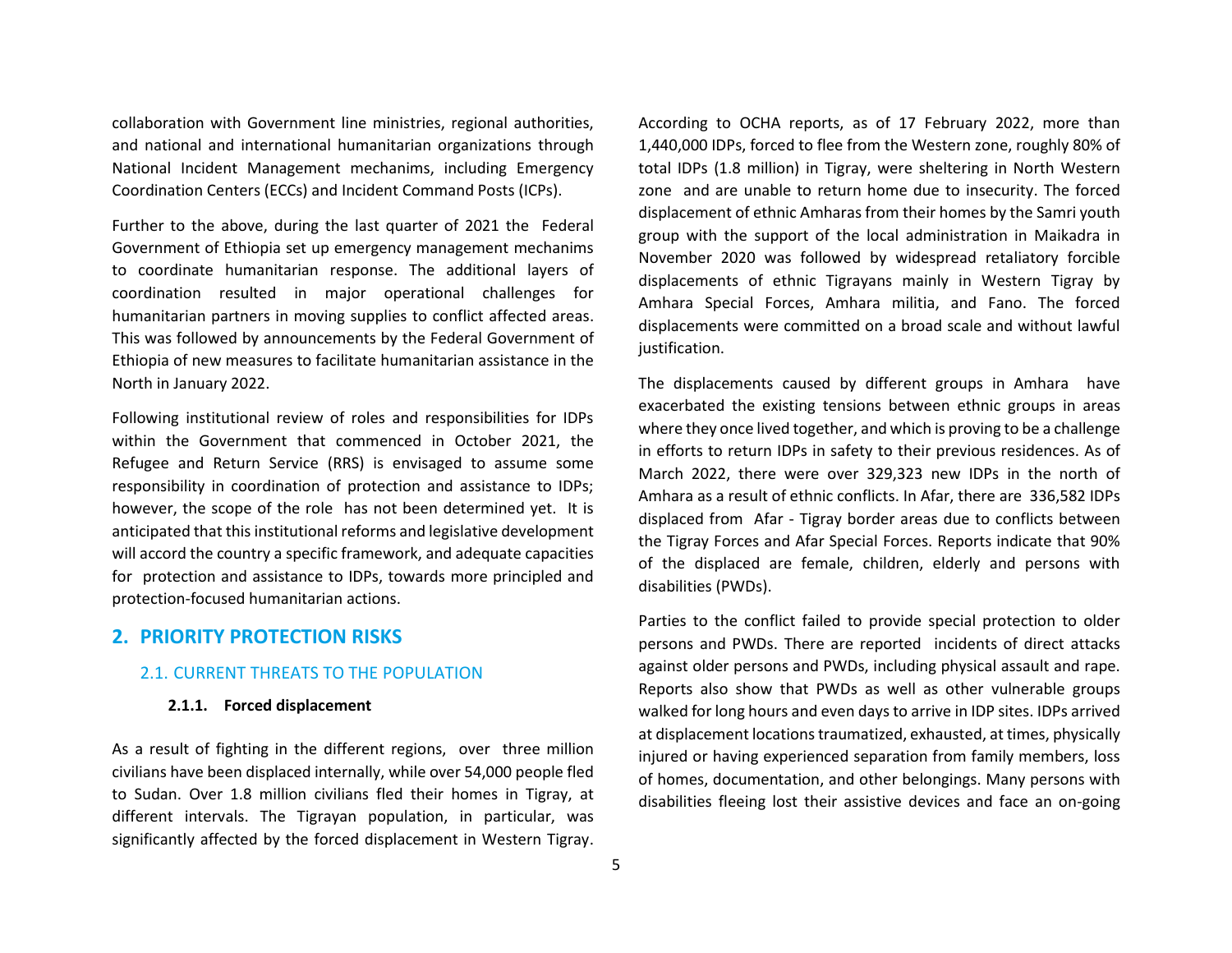disadvantage. Older persons expressed a feeling of abandonment due to the conflict.

Since the conflict started, 40% of IDPs reside in collective centres, such as schools and other facilities that serve as temporary shelters for prolonged periods. These are often severely overcrowded, lacking adequate facilities. Access to adequate shelter is a major concern with approx. 40,000 households in Afar requiring emergency shelter and non-food-items while more than 1.7 million people in conflictaffected areas in Amhara require emergency shelters. About 60 % of the IDPs live with host communities, where scarcity of resources and limited or lack of access to essential services can often lead to tensions between the IDPs and the host communities they live among, leading to violence.

Despite on-going IDP returns in Amhara, Tigray and Afar, the humanitarian environment remains challenging. Inadequate shelter, food insecurity and deprivation of basic services, and lack of access to legal remedies to claim property rights, are all threats, likely to lead to secondary displacement and exacerbate gender inequalities.

# **2.1.2. Attack on civilian populations and other unlawful killings, and attacks on civilian infrastructure**

The conflict has been characterized by widespread disregard for rules of international law and lack of protection of civilians since it began in November 2020. Incidents of extreme brutality targeting civilians, have continued to be reported in Tigray, Amhara and Afar.<sup>2</sup> There are reports of unlawful killings of civilians and destruction of civilian objects enjoying special protection under international humanitarian

<sup>2</sup> United Nations Security Council (2022), Report of the Secretary General on Conflict-Related Sexual Violence p. 22, available at:

[https://reliefweb.int/sites/reliefweb.int/files/resources/N2229371.pdf.](https://reliefweb.int/sites/reliefweb.int/files/resources/N2229371.pdf)

law, including private houses, hospitals, health centres, schools, places of worship, and/or indiscriminate attacks against them. A total of 810 incidents of: armed attack, airstrikes and drone attacks, shelling, artillery, missile attack, sexual violence, violent demonstration, explosive landmine and mass violence, have been recorded in the Tigray, Amhara and Afar since Jan. 2020 with a total of 3994 fatalities.

*Figure 1* below show incidents recorded in Tigray region. The incidents, substantially led to forced displacement in Western Tigray with effects of lack of basic necessities, including medical services and support with mental health services.



*Figure 1*: *Incidents affecting civilian population and attacks on civilian infrastructure in Tigray region: Source:* ACCLED (2022)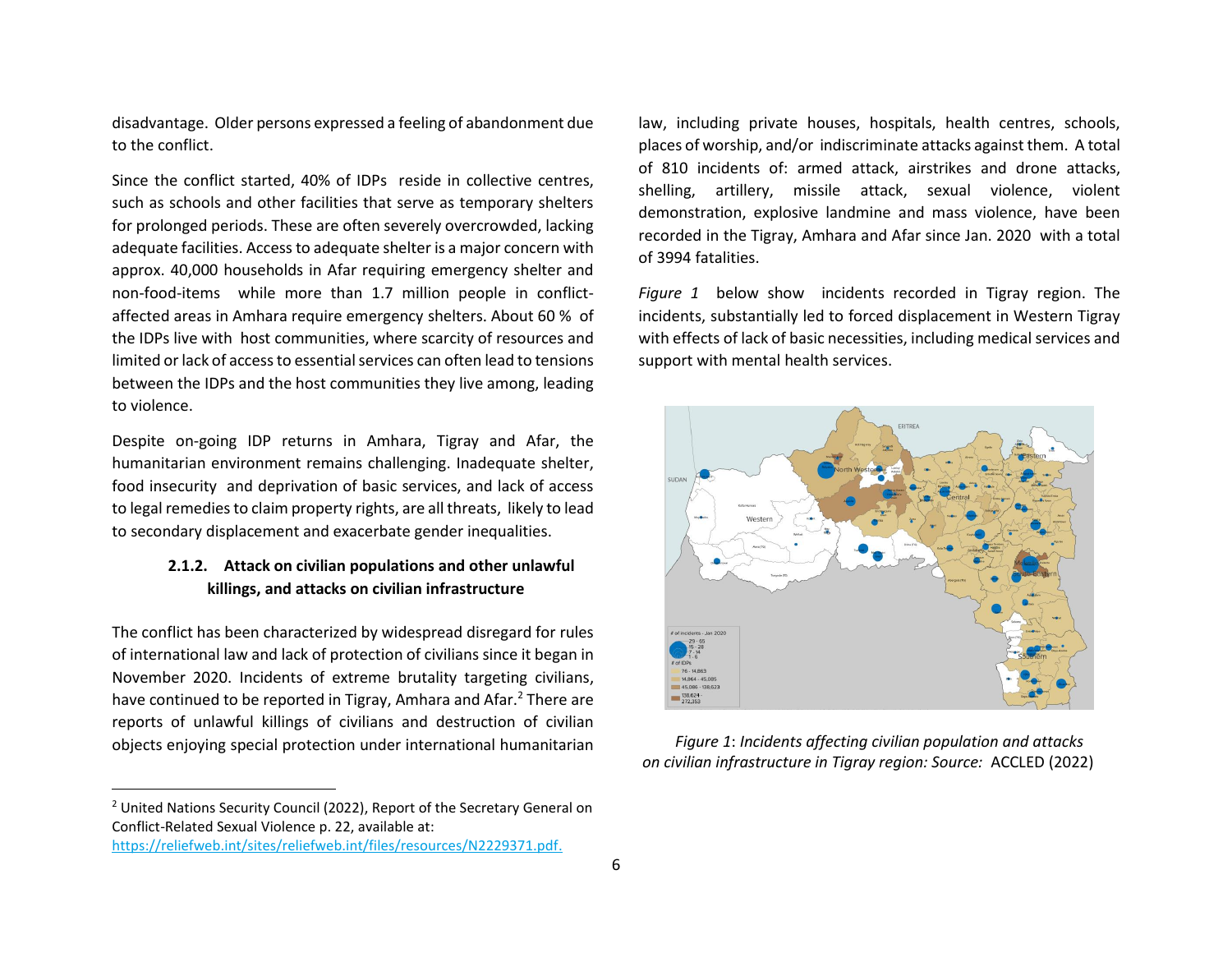Similarly, during the brief occupation of some parts of Amhara region by the Tigrayan forces in November 2021, schools, universities and medical facilities lack essential equipment due to attacks, looting, and vandalizing of public infrastructures perpetrated by the Tigrayan forces. As a result, most of the facilities have stopped functioning, preventing civilians from accessing basic services. The incidents in Amhara region are shown in *Figure 2* below.



*Figure 2*: *Incidents affecting civilian population and attacks on civilian infrastructure in Amhara region: Source:* ACCLED (2022)

The incidents recorded by ACCLED are corroborated by reports of humanitarian actors indicating that from 22 June 2021 to date, airstrikes and drone attacks in Tigray and Afar regions have resulted in over 1,070 civilian casualties, among them 387 deaths. According to humanitarian reports, 57 children (15%) are among those killed and 80 children (12%) are among the wounded in Tigray and Afar as a result of drone attacks and airstrikes. This situation was exacerbated by limited access to medical facilities caused by the damage and looting of health facilities in the two regions as well as limited medical supplies.

Among the reported incidents by humanitarian actors, is the killing or injury of over 244 civilians by airstrikes in Tigray in June 2021, while 12 civilian casualties were recorded in July. It is reported that the month of October 2021 saw an increase in the number of airstrikes and drone attacks in Tigray with a total of 10 incidents, resulting in 64 deaths or injuries. December 2021 saw a significant increase in civilian casualties, with 250 civilian deaths and



*Figure3*: *Incidents affecting civilian population and attacks on civilian Infrastructure in Afar region: Source:* ACCLED (2022)

injuries reported in Tigray. During this period, two deadly incidents occurred in Alamata area, leading to death or injury of 153 civilians, 49 of them being children.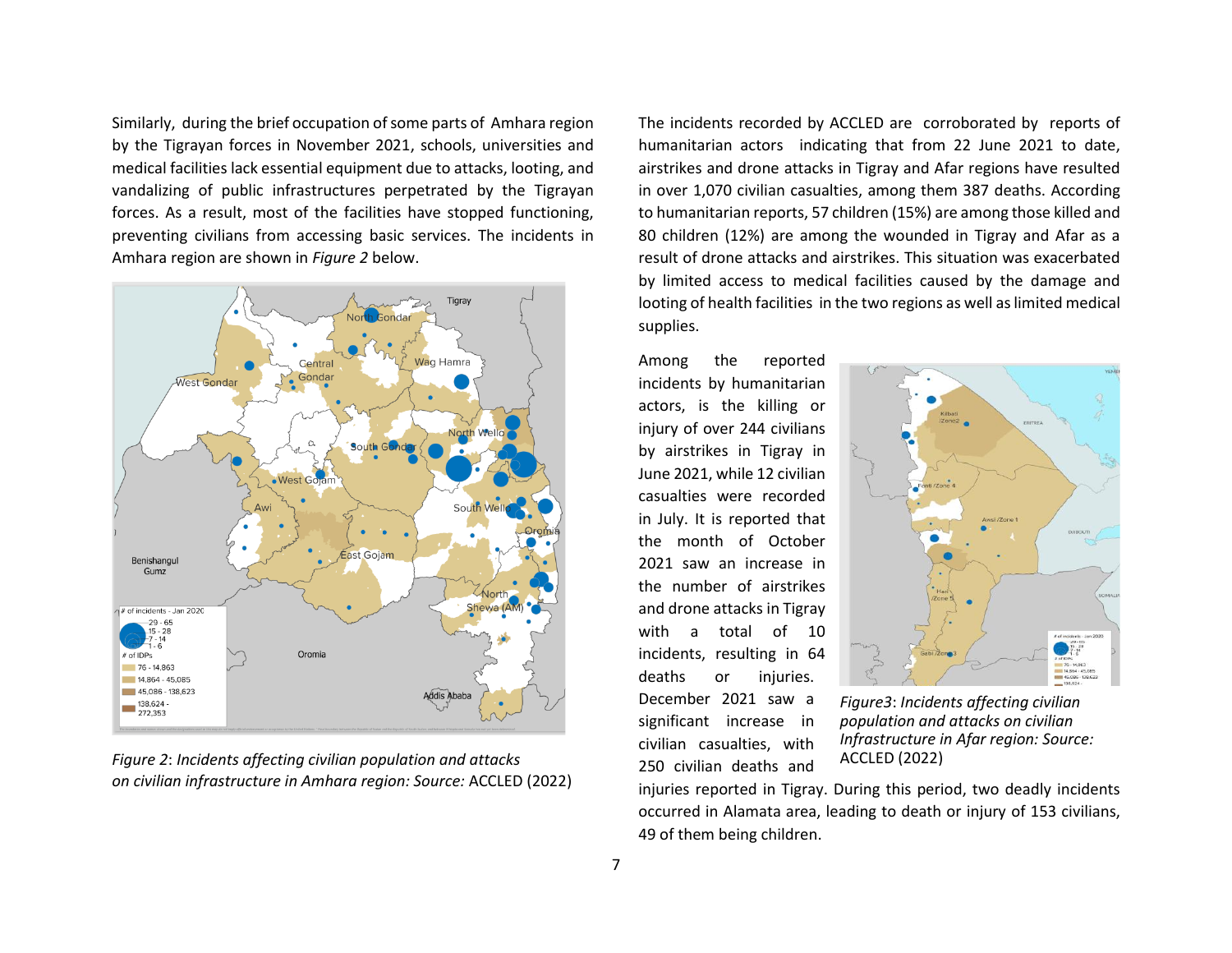The highest number of incidents was reported in January 2022, during which period 19 airstrikes and drone attacks led to more than 454 civilian casualties in Afar and Tigray (183 deaths and 271 injuries). Of the said, was the deadly attack on Dedebit IDP site in Tigray that resulted in 59 deaths, 139 injuries and 44 critical injuries, and the airstrike in Mai Aini refugee camp that resulted in the death of three refugees and injury of four others. During the month of January 2022, on-going clashes at Abala in Afar region resulted in over 62 deaths or injuries among IDPs reported to be travelling in public transport. The total number of incidents in Afar region as recorded by ACCLED is shown in *Figure 3* above.

Looting and destruction of objects indispensable to the survival of the civilian population, including crops, foodstuffs, and livestock contributed to lack of critical life-saving support, particularly in Tigray. Following the attacks, unexploded ordinance poses a high risk of killings and maiming of civilians including children, and many roads and buildings are unsafe for civilian use and aid delivery.

#### **2.1.3. Denial of life-saving and basic services**

The war resulted in damage to infrastructure, impacting delivery of life-saving services. Access to critical services such as healthcare, portable water, adequate shelter and sanitation, has been significantly curtailed by looting and damage to public infrastructure. Security measures imposed in the conflict affected areas, active conflict and lack of functional local administrative bodies for coordination have had serious implications on the population's access to basic services and to humanitarian assistance, causing many relief organisations to reduce or suspend life-saving operations.

In Afar, access to health services and education is assessed as bad or very bad at 100% by key informants. Access to water and sanitation is at 97% and 99% inaccessibility respectively. Access to food is bad or very bad according to 92% of key informants. <sup>3</sup> An estimated 3.9 million people in Tigray need access to healthcare and 10 million in Amhara.<sup>4</sup> Looting and destruction of health facilities in all parts of northern region, by parties to the conflict, and the lack of supplies and equipment has resulted in virtual collapse of healthcare services, with a direct impact on the right to health of the civilian population. Despite efforts by humanitarian organisations to track water every day, more than 3.5 million people in Tigray need access to safe drinking water<sup>5</sup>. Access to education, has been impacted across the region for approx. 150,000 children in Afar, 1.8 million in Amhara, and 160,000 in Tigray, due to schools being closed, damaged and/or destroyed by conflict, or schools being used to host IDPs as well as lack of scholastic material.

Reports reveal that over 9 million people are in need of food assistance in the three regions.<sup>6</sup> In Tigray, key informants reported food and health services as top needs of IDPs and returnees. Due to food insecurity situation and highly constrained humanitarian access, humanitarian response has not been able to meet populations' growing needs, especially in terms of food exacerbating levels of poverty and hunger. In most IDP centers in Tigray there has not been food distribution for prolonged period and deaths caused by starvation have been reported by protection partners and health centres. Humanitarian food assistance needs of 79.4% of populations has not been met, in April 2022. For example, an inter-agency assessment at the end of March in Eastern zone, identified that IDPs from Erob residing in their communities and others in Adigrat are in

<sup>&</sup>lt;sup>3</sup> UNHCR (Jan 2022), Ethiopia Protection Monitoring Report for Afar region. <sup>4</sup> OCHA (April 2022).

<sup>5</sup> OCHA (2021). <sup>6</sup> ACAPS (April 2022).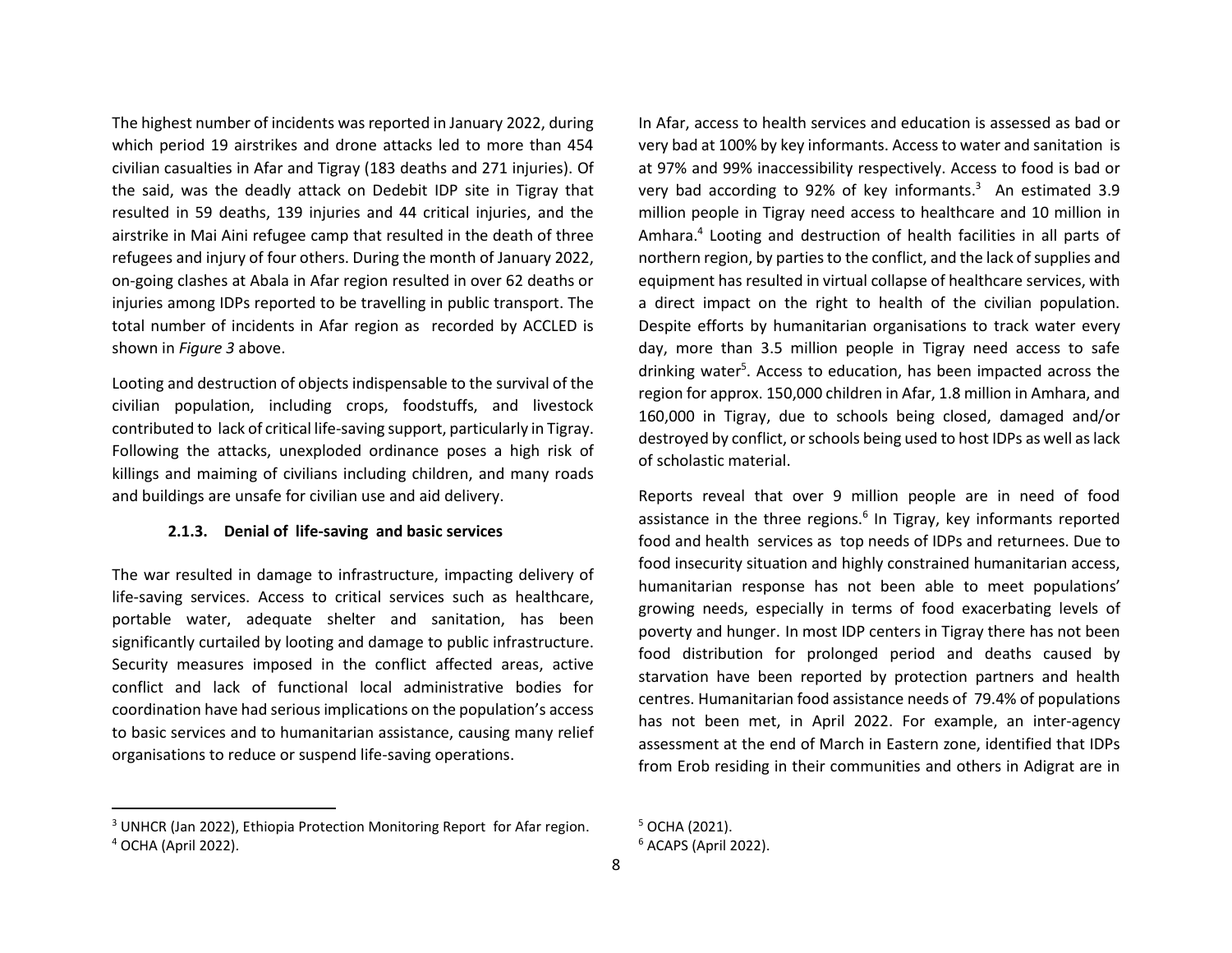urgent need of food assistance.<sup>7</sup> Over 27,000 IDPs in Adigrat have not received food assistance for nine months.<sup>8</sup> 32% of reported deaths in Erob zone are due to lack of access to health services or hunger.

Tigray region recorded severe malnutrition increase of 266% in December, depicting a deteriorating humanitarian situation. Particularly, the nutritional needs of persons with special needs, women, teenage girls, children under the age of five and the elderly among the IDPs, have not been met. Reports from health facilities and IDP sites shows that significant number of mothers and children have suffered from life-threatening malnutrition to the extent of death. The estimated number of children with severe acute malnutrition estimation increased from 56,000 in 2021 to 115,829 in 2022 in Tigray, with similar trends observed in Amhara and Afar regions. Lack of food is forcing IDPs to resort to negative coping mechanisms which further exposes them to protection risks. There are reports of increased begging in major towns, particularly among IDPs due to exhaustion of coping mechanims.

The encampment policy imposed on Tigrayans IDPs in Afar and Amhara, creates consequences for their lives, health and well-being, in particular with regards to access to critical services including food, water and referrals to primary health care. Also, lack of proper personal identification documents prevents IDPs from travelling past checkpoints and to move freely or find work.

In addition, lack of access to basic services such as electricity, communications, and banking services was seriously undermined as a direct result of the actions of the parties to the conflict or indirectly as

[https://reliefweb.int/sites/reliefweb.int/files/resources/N2229371.pdf.](https://reliefweb.int/sites/reliefweb.int/files/resources/N2229371.pdf)

a result of failures to take measures to mitigate the impact of the conflict on civilian services and infrastructure. The consequences have significantly impacted the population's lives and livelihood. The vulnerability of the populations is further heightened particularly for the at-risk groups.

Women and girls face multiple protection risks related to lack of material needs leading to negative coping mechanisms. Particularly alarming are the reported instances of early marriage and school drop outs, both among girls and boys, as coping mechanisms that are sometimes or more commonly resorted to in Afar, Amhara and Tigray.

# **2.1.4. Gender and conflict-related sexual violence, and sexual exploitation and abuse**

Incidents of conflict-related sexual violence have been reported since the start of the conflict implicating all parties to the conflict.<sup>9</sup> Female IDPs who fled due to the conflict in Western zone allege a range of GBV concerns, including gang-rape by armed actors.<sup>10</sup> However, due to humanitarian access challenges, insecurity and lack of services to address GBV, information documented does not capture the full scale and magnitude of the violations. As access improves, reports of GBV incidents among civilian populations, continue to emerge. For example, a rapid assessment conducted by SWAN (Save the Children, World Vision, Action Against Hunger and Norwegian Refugee Council) consortium in January 2022 in North Shewa , and North and South Wollo zones of Amhara region reveals that 566 women and children, mainly girls were raped during the conflict, while data collected by the

 $<sup>7</sup>$  OCHA (April 2022).</sup>

<sup>8</sup> OCHA (April 2022).

<sup>&</sup>lt;sup>9</sup> United Nations Security Council (2022) Report of the Secretary General on Conflict-Related Sexual Violence p. 22, available at:

<sup>10</sup> OCHA (Nov. 2021), Multisectoral Rapid Assessment in NW zone of Tigray p.4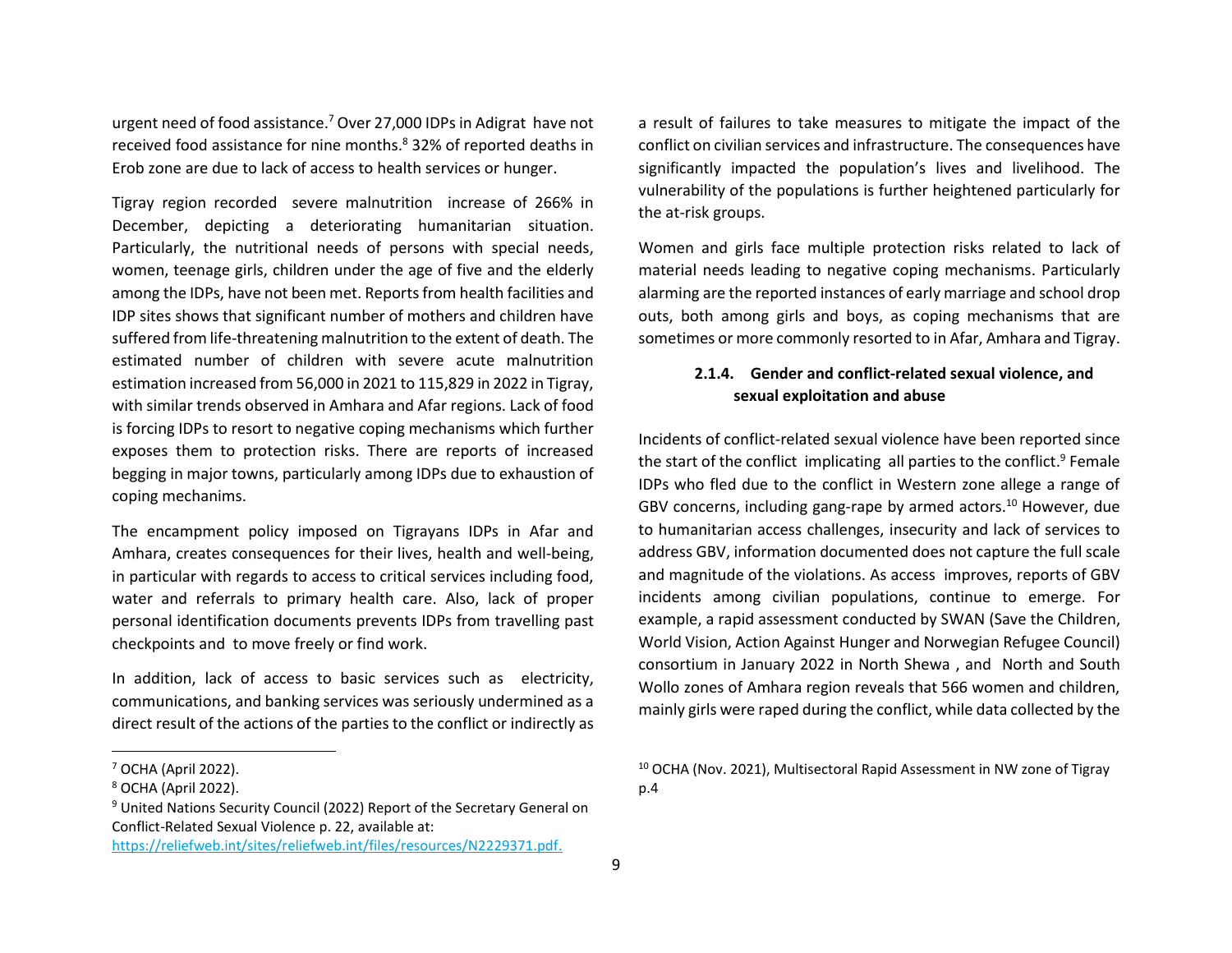Bureau of Women, Children and Social Affairs (BoWCSA) so far indicates 1328 GBV survivors in the region, 1254 women and 113 children, who reported the incidents to the one stop centres and various health facilities.

Women and girls are also exposed to GBV when fleeing the conflict, and in some instances when fetching water from rivers due to disruption of running water. Where humanitarian responses are unable to reach due to insecurity, the prevalence of GBV risks is high. This is the case with some kebeles in Zequala (Wag Hamra), North-Kobo, and in Addi Arekay (North Gondar) as well as highly militarized woredas in Eastern zone of Tigray.

Equally, the United Nations and the Ethiopian Human Rights Commission conducted a joint investigation covering the period from November 2020 to June 2021, with the subsequent report acknowledged by the Government of Ethiopia. The report documented different various acts of sexual and gender-based violence including: physical violence and assault; attempted rape; rape including gang rape; and, intentional transmission of HIV, committed by all parties to the conflict, in particular against women and girls, for their perceived, alleged or actual association with parties to the conflict.<sup>11</sup>

Further, the Special Representative of the Secretary-General (SRSG) on Sexual Violence in Conflict expressed concerns over serious

allegations of sexual violence in Tigray, Amhara and Afar, <sup>12</sup> following reports and evidence of an increase in GBV incidents since the conflict started. 57% of key informants in assessed site in Tigray reported the community to be less safe for women and girls since the crisis occurred. Some key informants reported rapes perpetrated by armed groups and intimate partner violence including rape as the main safety and security issue for adult women and girls.<sup>13</sup>

Reports indicate an increase in demand for services to address GBV. Yet availability of the services remains limited due to insecurity and other factors such as lack of supplies. For example, displaced women and girls have been unable to access services in Western Tigray, where few humanitarian actors operate. $14$  Reports indicate that women and girls are exposed to unwanted pregnancy, and some are infected with sexually transmitted diseases, including HIV. Therefore, lack of access to quality specialized lifesaving GBV services, such as the Clinical Management of Rape (CMR), caring for child survivors, psycho-social support (PSS), GBV case management and referral mechanism compounds the effects of GBV on survivors. According to humanitarian reports<sup>15</sup> only a minority of survivors can access Post Exposure Prophylaxis (PEP ) kits and Sexually Transmitted Infections (STI) treatments, and even fewer have access to psychological support, due to a general lack of services, lack of awareness, fear of stigma and weak and /or non-existent referral systems. With the support of humanitarian partners, six one stop centers and three

<sup>12</sup> United Nations (Dec. 2021), Statement of SRSG, available at: [https://www.un.org/sexualviolenceinconflict/press-release/united-nations](https://www.un.org/sexualviolenceinconflict/press-release/united-nations-special-representative-of-the-secretary-general-on-sexual-violence-in-conflict-and-chair-of-un-action-network-ms-pramila-patten-urges-the-government-of-ethiopia-to-promptly-sign-onto/)[special-representative-of-the-secretary-general-on-sexual-violence-in](https://www.un.org/sexualviolenceinconflict/press-release/united-nations-special-representative-of-the-secretary-general-on-sexual-violence-in-conflict-and-chair-of-un-action-network-ms-pramila-patten-urges-the-government-of-ethiopia-to-promptly-sign-onto/)[conflict-and-chair-of-un-action-network-ms-pramila-patten-urges-the](https://www.un.org/sexualviolenceinconflict/press-release/united-nations-special-representative-of-the-secretary-general-on-sexual-violence-in-conflict-and-chair-of-un-action-network-ms-pramila-patten-urges-the-government-of-ethiopia-to-promptly-sign-onto/)[government-of-ethiopia-to-promptly-sign-onto/.](https://www.un.org/sexualviolenceinconflict/press-release/united-nations-special-representative-of-the-secretary-general-on-sexual-violence-in-conflict-and-chair-of-un-action-network-ms-pramila-patten-urges-the-government-of-ethiopia-to-promptly-sign-onto/)

15 OCHA (2022), Humanitarian Needs Overview.

<sup>&</sup>lt;sup>11</sup> OHCR-EHRC (2021), Report on Joint Investigation into Alleged Violations of International Human Rights, Humanitarian and Refugee Law Committed by all Parties to the Conflict in the Tigray Region of the Federal Democratic Republic of Ethiopia, available at:

[https://reliefweb.int/sites/reliefweb.int/files/resources/OHCHR-EHRC-](https://reliefweb.int/sites/reliefweb.int/files/resources/OHCHR-EHRC-Tigray-Report.pdf)[Tigray-Report.pdf.](https://reliefweb.int/sites/reliefweb.int/files/resources/OHCHR-EHRC-Tigray-Report.pdf)

<sup>&</sup>lt;sup>13</sup> Protection Cluster (Feb.2022), Integrated Rapid Assessment in Tigray.

<sup>&</sup>lt;sup>14</sup> OHCR-EHRC (2021), Joint Investigation Report, as above.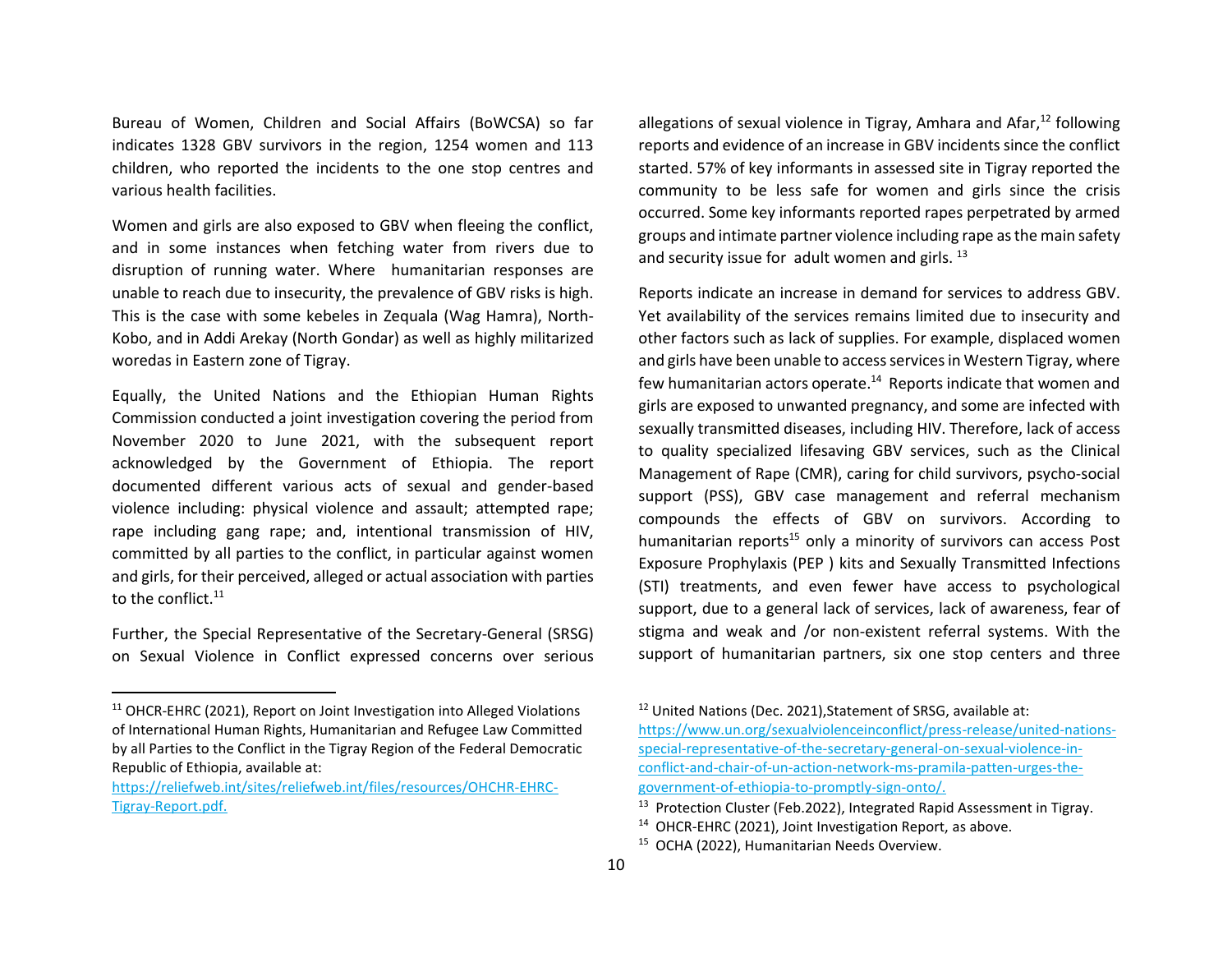rehabilitation safe houses were opened in Tigray, two in Afar and three in Amhara. However, humanitarian actors are still struggling to provide necessary services to address GBV response needs. The existing one-stop-centers remain limited, and are only available in main towns and cities. They are under equipped or unable to provide services due to the severe damages to health facilities and lack of supplies and frontline service providers.

Moreover, several reports point to an urgent need to address the gaps in services available to survivors of GBV. Services needed include Clinical Management of Rape (CMR), caring for child survivors, GBV Case Management, Mental Health, and Psychosocial Support (MHPSS), sexual reproductive health, and treatment of traumatic fistula as well as support for depression, anxiety, and post-traumatic stress. Information from the one stop centers in Tigray indicated that majority of survivors sought services late, often while pregnant and seeking safe abortion or other sexual and reproductive health services.

The conflict has also led to disruptions of GBV response mechanims, institutions and support structures. The Government has initiated trials to prosecute cases of sexual violence, following the Joint Investigation report, in order to complement efforts to provide redress to survivors of sexual and gender-based violence and ensure accountability. However, this effort may be hindered as the judicial system in Tigray has not been functioning since the beginning of the conflict, creating a gap in legal response for many survivors seeking legal redress. The safety and security services offered by the police have not been functioning since the conflict started, heightening the risk for women and girls. Reports show that GBV survivors' referrals to the informal justice system are commonly unsuccessful, due to discrimination against female survivors.

Factors contributing to GBV against women and girls during displacement include overcrowding in IDP sites, due to lack of adequate shelter and inability to meet basic needs. For example, a gender analysis in Tigray by IRC found that due to women's lack of access to food and sources of cash to meet basic needs, female IDPs particularly, single female headed households- are involved in survival sex as a coping mechanism, with reports of increased risks of domestic violence.

#### **2.1.5. Forced family and child separation**

The conflict has resulted in large-scale displacements, increasing risks of family separation and high incidences of unaccompanied and separated children. Children represent 57% of the population displaced by conflict, insecurity, and natural hazards in most regions of Ethiopia. In Tigray, an estimated 792,316 children are displaced, out of 1,814284 people,<sup>16</sup> further degrading the child protection environment which was already weak. In Amhara, the displaced population increased from 350,827 in 2021 to 1,515,248, with 34% of the population being children. Likewise, it is estimated that children make up more than half of the displaced population in Afar.

In Tigray, an estimated 846 000 children (94%) are living in IDPs sites without access to comprehensive child protection services. Reports indicate that around 62% of the children live in areas where protection services are not available. Currently, only 29% of targeted woredasin Tigray region have been reached with comprehensive child protection services. In 45% of villages, no education facility is available. For the villages without education facilities, 25 % are more

<sup>16</sup> OCHA (2022) Humanitarian Response Overview.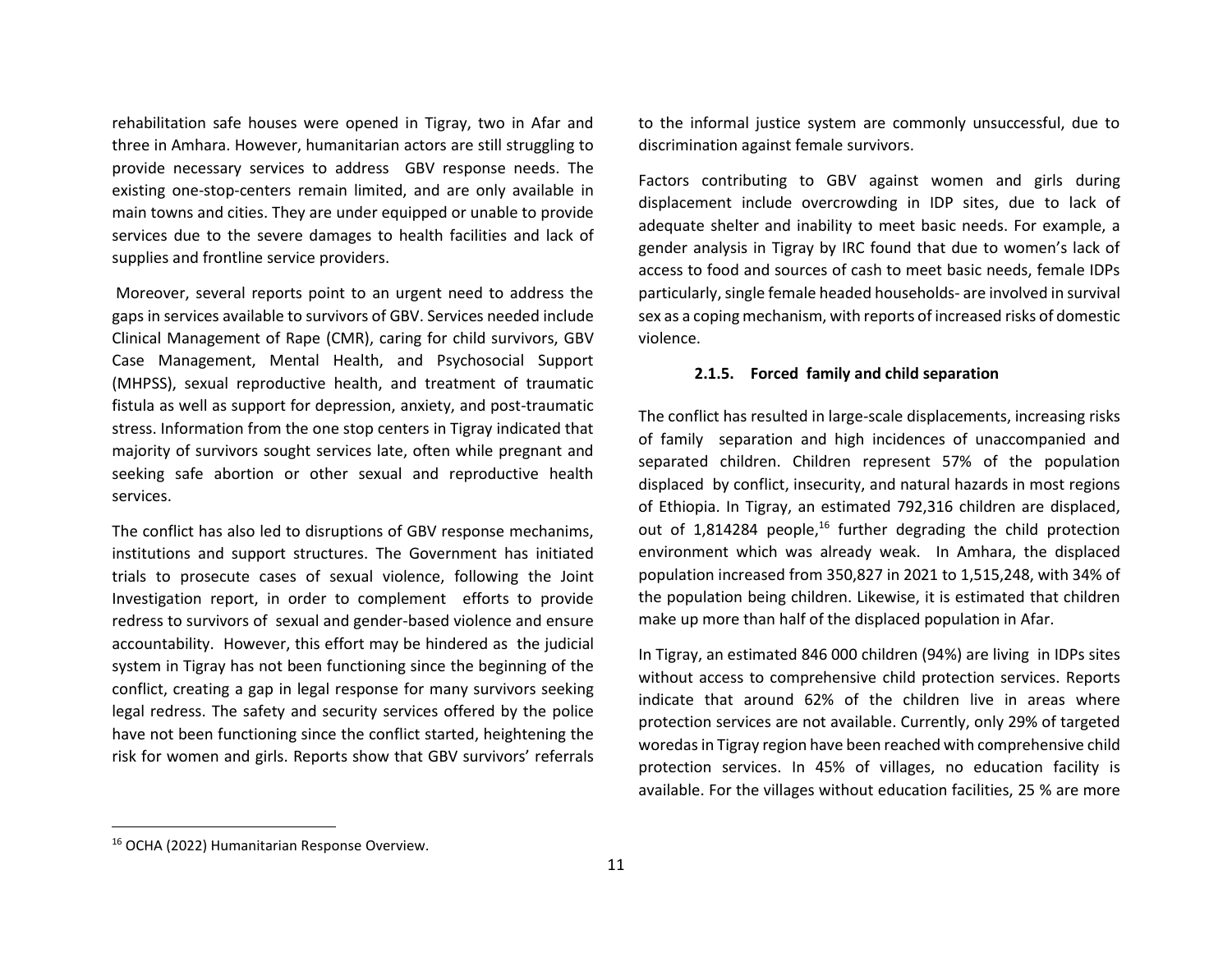than 3 km away, and nine percent are more than 6 km away from the village, with increased risks related to long travel distances to schools.

Thousands of children are separated from their families as a result of the conflict presenting a critical threat to their protection and wellbeing. According to global information, separation greatly enhances existing trauma and stress. Key informants (21%) in the assessed site in Tigray reported separation to be the top protection risk to children. Other protection threats are mental health and psychological distress (20%), lack of access to education (16%), child labour (15%) and physical and emotional maltreatment (13%). <sup>17</sup> Over 9,330 unaccompanied and separated children living in IDP sites and host communities have been identified as of March 2022 in Tigray.<sup>18</sup> The heavy caseload of UASC in the very nascent alternate care system in Tigray has resulted in a tendency of the government to resort to nonfamily based residential care for large numbers of UASC. Besides, government and child protection actors require greater technical support in case management, mental health and psychosocial support as well as institutional capacity building in order to meet the needs and demands of an overwhelming yet growing caseload. However, restricted access to fuel and communication networks has reduced partners' capacity to reach and regularly monitor the care, safety and living situation of separated children and whether their basic needs are being met; and negatively impacted family re-unification efforts.

Key informants in assessed site in Tigray region $19$  reported that children are exposed to protection risks including: child labor (52%), hazardous forms of child labour(30%) and greater risk of transactional sex (4%) for adolescent girls. Unaccompanied and separated children constitute one of the most vulnerable groups in IDP settings. Global

reports indicate that separated children or children living with caregivers are exceptionally vulnerable to sexual abuse, violence, child trafficking, exploitation and neglect. 10% of respondents reported a change in caregivers attitude by paying less attention to children's needs. It was noted that caregivers are stressed due to lack of food (24%), lost livelihood (16%), effects of the conflict (15%), not being able to return home (15%) and being separated from their communities(13%), thus affecting their capacity to give attention to the children under their care. In Debre Berhan, Amhara region, there were some 304 unaccompanied and separated children residing in 12 IDP sites, under kinship and foster families. A multi-sectoral report of 7 April, shows that in Afar many children were separated from their families during flight resulting in significant number of unaccompanied and separated children living in kinship arrangements.<sup>20</sup>

There is need to enhance the family and caregiving environment through provision of material support, parenting classes and psychosocial support for families besides strengthening child protection programming through expanding actors to the host community.

# **2.1.6. Abduction, kidnapping, forced disappearance and arbitrary or unlawful arrest and/or detention**

There is credible evidence to the effect that all parties to the conflict engaged in arbitrary detentions, abductions, and enforced

<sup>&</sup>lt;sup>17</sup> Protection Cluster (Feb.2022), Integrated Rapid Assessment Report Tigray.

<sup>18</sup> UNICEF(2022), Advocacy Brief on UASC in Tigray region.

<sup>&</sup>lt;sup>19</sup> Protection Cluster (Feb.2022), Integrated Rapid Assessment Report, above.

<sup>20</sup> OCHA (2022), Joint multi-sectoral Assessment Report.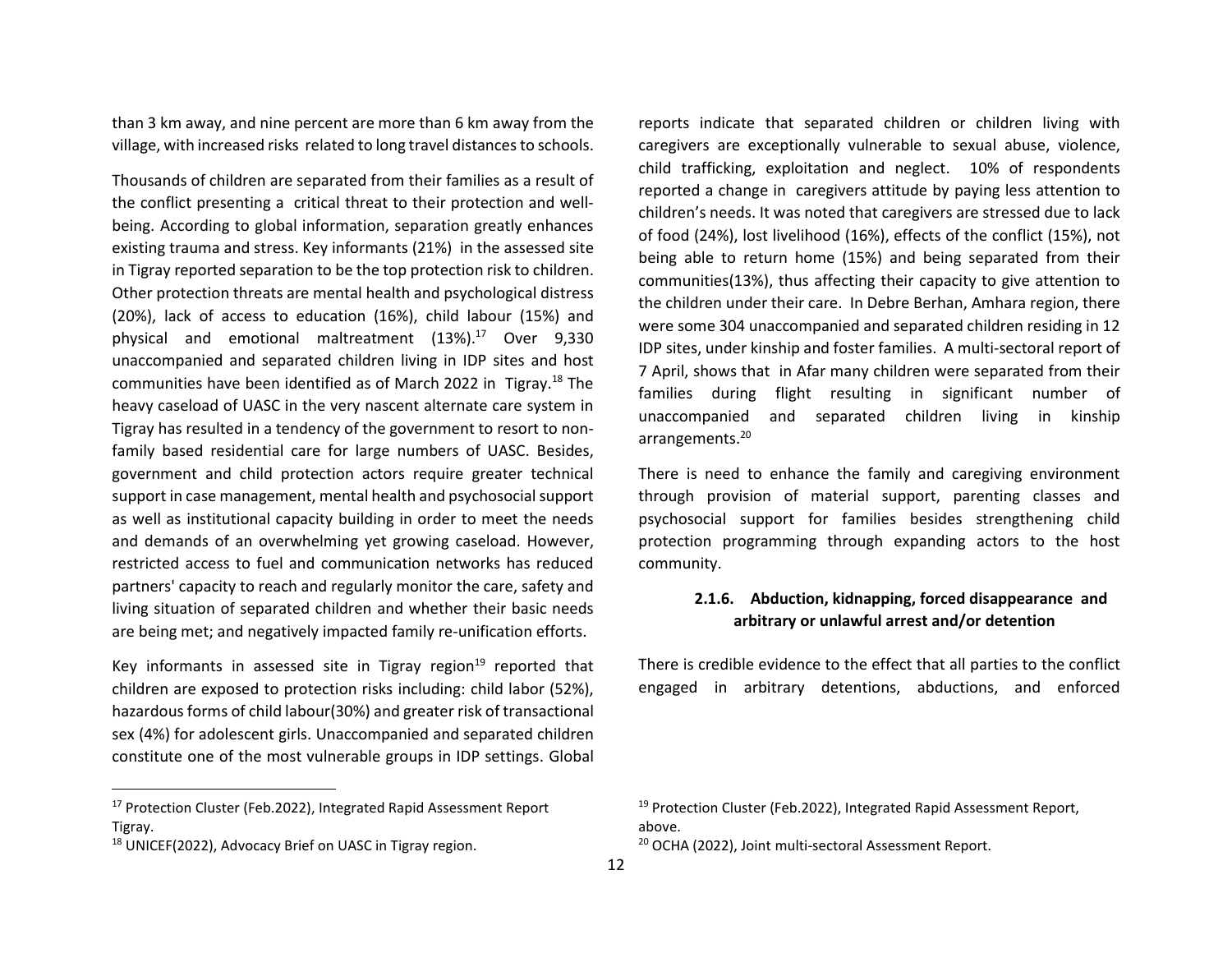disappearances<sup>21</sup>. Although available data<sup>22</sup> between 2020 – March 2022, records 11 abduction and forced disappearances and 16 arbitrary or unlawful arrest and/or detention incidents, there are extensive reports of human rights violations implicating all parties to the conflict.<sup>23</sup> The ENDF, EDF, Fano (affiliated to the Amhara militia), TSF and affiliated militia, and the Samri (local Tigrayan youth group), are all implicated of committing unlawful killings.<sup>24</sup>

Reports indicate that in Tigray and other parts of Ethiopia, individuals were arrested by the ENDF and the federal police for perceived affiliation with the TPLF and kept incommunicado for long periods without formal charges or legal proceedings. Likewise, at the beginning of the conflict, Tigray forces detained civilians mostly of Amhara origin, for perceived support to the federal government. Many were released or managed to escape, some were killed, and others disappeared.

A multi-sectoral assessment carried out in NW Tigray in November 2021 revealed that Amhara forces were rounding up and expelling Tigrayans from Western zone, on ground of their ethnicity. IDPs who participated in Focus Group Discussions reported that they were detained for several months under harsh conditions. The IDPs reported a mass detention campaign in Western zone that led to simultaneous detention, violence and killings of male and female aged between 15-50 in several area of West Tigray.<sup>25</sup> Many of the assessed families were separated from family members after detention, while some were forced to leave their children in detention facilities, and were living in anxiety.

There are also credible reports of arbitrary or unlawful arrest and detention, abduction, forced disappearance and kidnapping, and other abuses committed by authorities against ethnic Tigrayans in Ethiopia's capital, Addis Ababa.<sup>26</sup> Some IDPs from Western Tigray lost their Kebele ID cards during detention or had deliberately destroyed them to avoid being identified as Tigrayans in Western zone since the conflict started. These actions continue to restrict Tigrayans' freedom of movement, while enforced disappearances are making the forcibly disappeared more vulnerable to torture, extrajudicial execution, and other abuses.

# 2.2. EFFECTS ON POPULATION

- **i. The attacks on civilians resulted in loss of life, injury and mental trauma,** for survivors of airstrikes and drone attacks and their families. This also increased distress to survivors' families and local communities due to loss of shelter and livelihoods, as well as increased exposure to violence and exploitation, for women and children.
- **ii. The separation of children from families and communities** exacerbates psychological distress especially for unaccompanied and separated children. Unaddressed, psychosocial distress in

<sup>24</sup>OHCR-EHRC (2021) , Joint Investigation Report.

<sup>21</sup> OHCR-EHRC (2021), Joint Investigation Team Report.

<sup>&</sup>lt;sup>22</sup> The Armed Conflict Location & Event Data Project (ACLED)(2022), available at: <https://acleddata.com/data-export-tool/>

<sup>&</sup>lt;sup>23</sup> United Nations Security Council (2022), Report of the Secretary General on Conflict-Related Sexual Violence p. 22, available at:

[https://reliefweb.int/sites/reliefweb.int/files/resources/N2229371.pdf.](https://reliefweb.int/sites/reliefweb.int/files/resources/N2229371.pdf)

<sup>&</sup>lt;sup>25</sup> OCHA ( Nov. 2021 ), Multi-sectoral Rapid Assessment in NW zone Tigray. <sup>26</sup> Human Rights Watch(2021*),* Ethiopia, Ethnic Tigrayans Forcibly

Disappeared, available at[: Ethiopia: Ethnic Tigrayans Forcibly Disappeared |](https://www.hrw.org/news/2021/08/18/ethiopia-ethnic-tigrayans-forcibly-disappeared)  [Human Rights Watch \(hrw.org\).](https://www.hrw.org/news/2021/08/18/ethiopia-ethnic-tigrayans-forcibly-disappeared)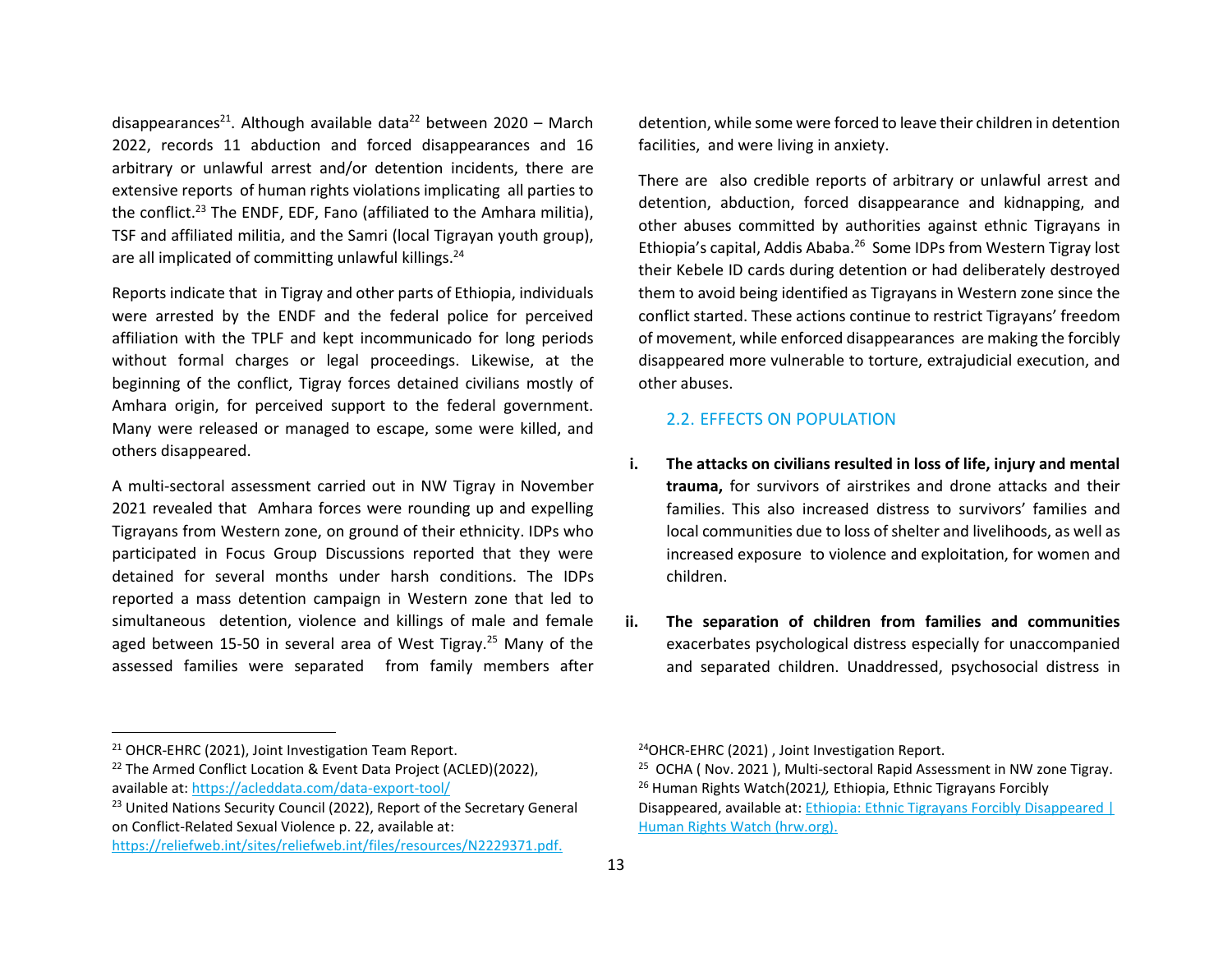children can in turn lead to harmful coping mechanisms, including self-isolation, self-harm, and thoughts of suicide.

- **iii. Trends in gender and conflict-related sexual violence**, including early marriage, partner violence and survival sex reported indicate that women and girls are disproportionately affected by the conflict, raising both physical and psychosocial harm, as well as health issues.
- **iv. Freedom of movement decreased** for fear of attacks, arrests and detention. In Amhara and Afar region, encampment and movement restrictions apply especially to Tigrayan IDPs. The failure of government authorities to issue identification cards to IDPs also creates fear of arrest and detention.
- **v. Protection monitoring and assessment highlight barriers to accessing services,** due to lack of proper registration and identification cards, with severe negative impacts to persons with chronic illnesses, children and pregnant women, thus increasing protection risks.

## 2.3. EXISTING CAPACITIES TO ADDRESS PROTECTION RISKS

# **2.3.1. Expansion of protection services and newly accessible areas**

The coverage of child protection and SGBV services remain low in all regions, due to security reasons and other reasons such as lack of cash and fuel, that limit partner presence in some areas. However, improved access since December 2021 in parts of Amhara, Tigray and Afar, allows for resumption of humanitarian assistance in previous hard to reach areas. This provides opportunities to expand protection services and scale up critical SGBV and child protection services. Increasing the number of one-stop-centers should also enhance

accessibility to services for survivors. The provision of multi-purpose cash assistance will enable IDPs to meet basic needs.

# **2.3.2. Capacities of government institutions and local actors**

A great opportunity is the existence of the regional government institutions for protection services, including the Bureau for Women, Children and Social Affairs in the three regions, and local actors whose functioning can be supported through capacity building.

#### **2.3.3. Community-based protection**

Community-based protection structures continue to play an important role in information sharing on available services and access to the services. To support survivors of GBV, community members mostly escort survivors to counsellors and health centers and comfort them within their community. Some IDPs seem to be able to organize recreational and/or educational activities for children. Some of the skills IDPs in the assessed site in Tigray possess are: teaching (32%), organizing collective activities for children (19%), teaching children with learning difficulties (17%), supporting distressed children (14%) and keeping children safe (10%). Community members also volunteer to take care of unaccompanied and separated children. In this case, increasing women and girls' safe spaces and community centers would result in better access to provision of services.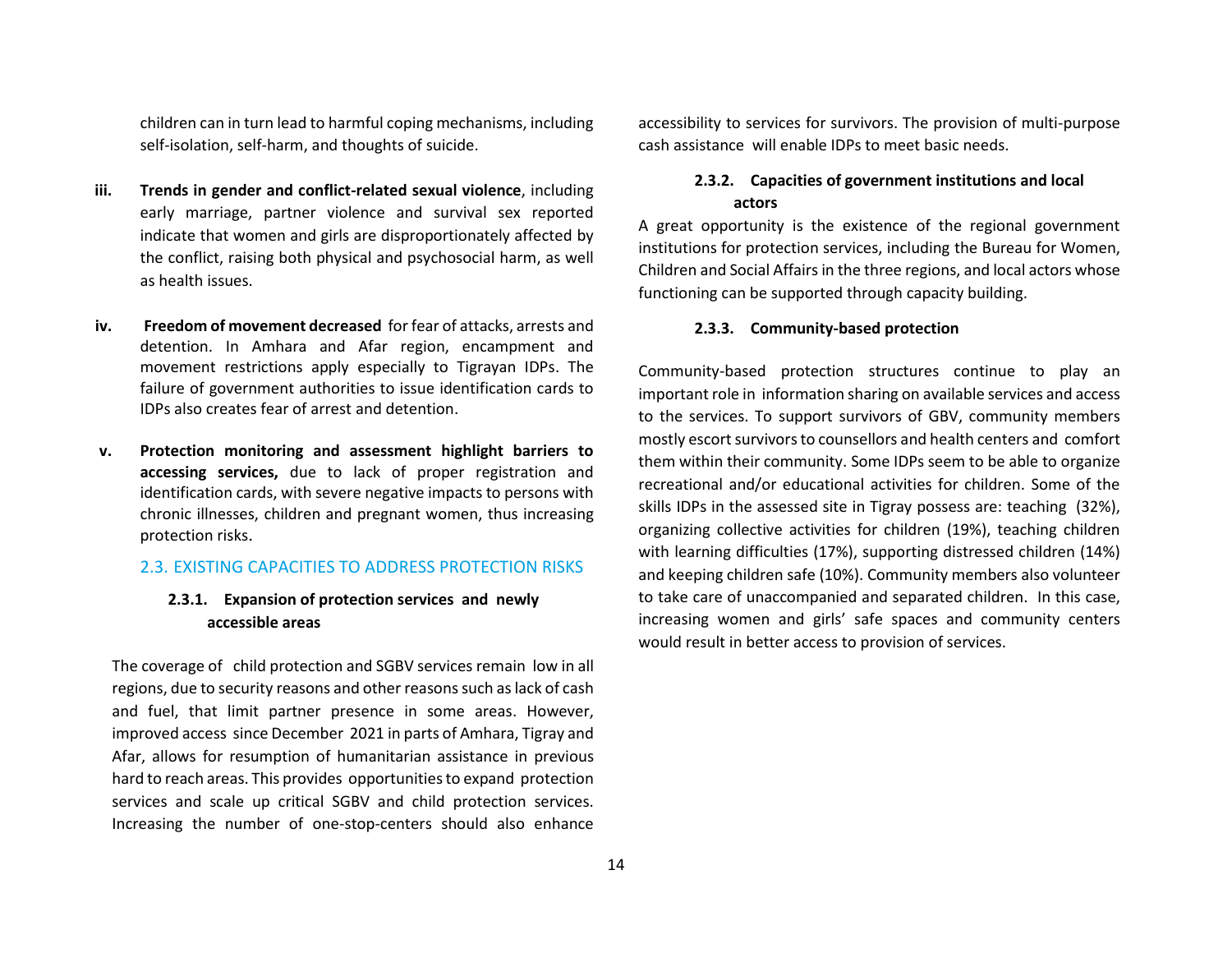# **3. RESPONSE**

# 3.1. Operation context including access issues

#### **3.1.1. Humanitarian access**

*Figure 4* below shows the spread of security incidents over the past affecting civilian populations, including humanitarian staff and operations over the past two year.



*Figure 4*: *Incidents affecting civilian population and attacks on civilian infrastructure by incident month. Source:* ACCLED (2022)

#### **3.1.2. Operational constraints**

Humanitarian partners continue to do their utmost to implement activities despite operational constraints. Across Tigray, limited cash and lack of banking services and telecommunications remain major operating constraints impending the ability of humanitarian organisations to deliver aid in a timely manner. Once the supplies reach Tigray, fuel shortage impacts the distributions.

# 3.2. Population reached by protection partners

As of February 2022, 32 protection partners are responding to the protection needs of over 3 million people in need in north Ethiopia. Approximately 250,000 people were reached in January and February 2022. 79% of persons reached are from Tigray and mainly in major towns of Axum, Maichew, Adwa and Mekelle, hosted in IDP sites. 80% of protection services were GBV prevention and risk mitigation, awareness raising and MHPSS.



*Figure 5: Protection Cluster coverage and people reached. Source:* 5Ws (Jan - Feb 2022)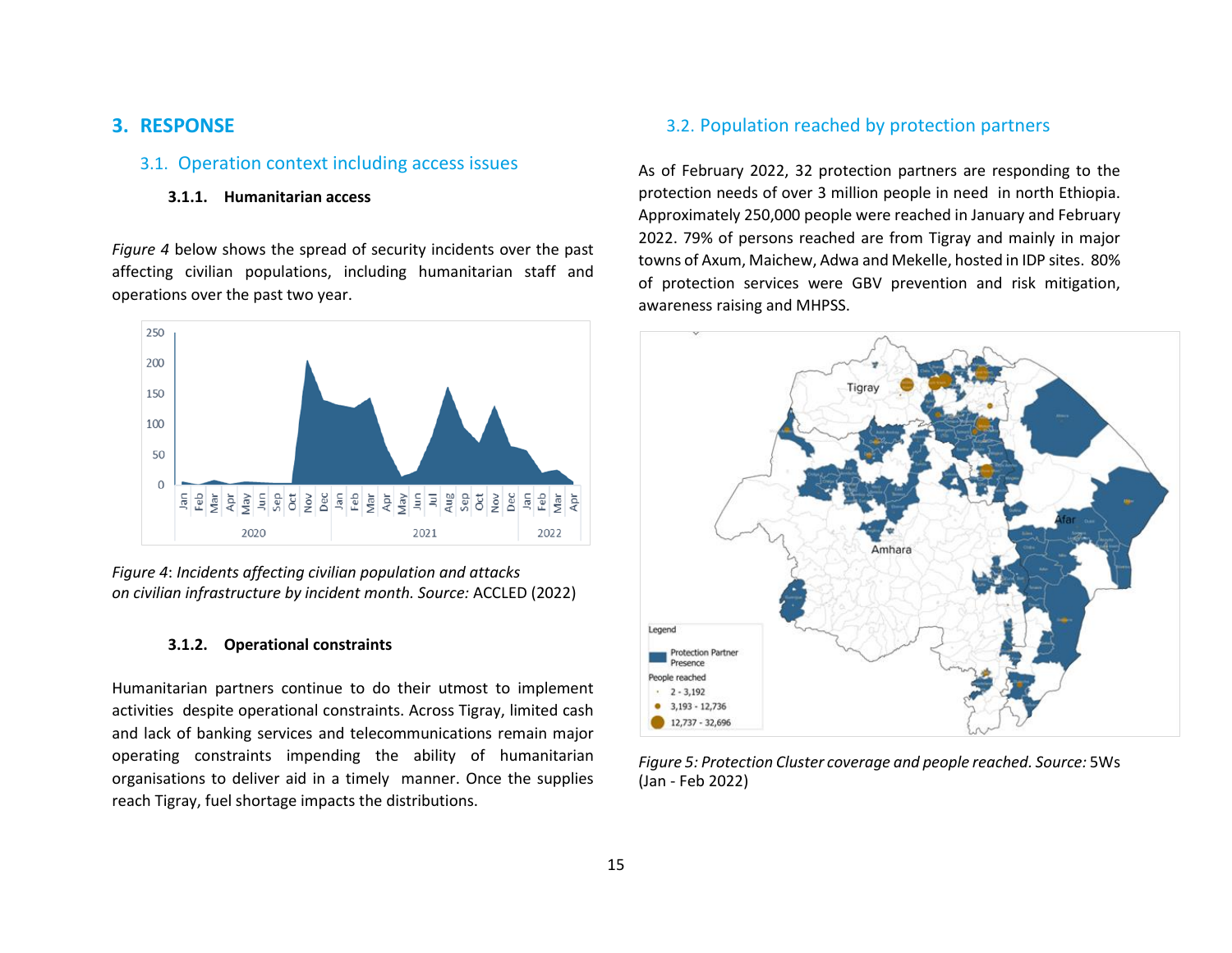# **4. RECOMMENDED ACTIONS**

# **To Donors and Member States**

- 1. **Strengthen** protection monitoring, vulnerability screening, case management and referral, and victim assistance by increasing funding allocation to Protection partners implementing the activities.
- 2. **Strengthen** access to protection and equitable multi-sectoral services delivery through increased funding for humanitarian organisations providing services to affected populations to mitigate protection risks by ensuring:
	- o Improved service provision, including food assistance, better access to health, education, nutrition, and water and sanitation, to meet the existing needs and to reduce and mitigate protection risks.
	- o Prioritized consistent, multi-year funding for child protection interventions, focusing on scaling up interventions targeting the large caseload of UASC, and other children at risk.
	- o Longer-term flexible and multi-year funding dedicated for GBV coordination programming to increase number of GBV partners responding in the regions in view of the increased and widespread GBV risks.
	- o Flexible funding processes to provide funding mechanisms capable of supporting complementary activities in view of the volatility of the assessed risks.
	- o Adequate funding for community-based protection structures and responders at local levels.
- 3. **Strengthen** protection of civilian populations to avert loss of lives and mental trauma for affected populations through:
- o Support to establishment of civil-military coordination mechanims to minimize risks to civilian populations, as well as to civilian infrastructure, which is critical to the delivery of humanitarian aid.
- o Advancing solutions to displacement across the nexus to improve on social cohesion and conflict prevention.
- 4. **Support** scaling up projects for livelihoods for resilience building through available funding mechanims where these are available.

## **To HCT and Humanitarian Partners**

- 1. **Enhance engagement** in advocacy with Parties to the Conflict on improved operating environment through removal of restrictions to better facilitate humanitarian aid in the North, and on humanitarian access to provide life-saving support.
- 2. **Increase** the advocacy concerning protection of civilians, including the need for precautionary measures to prevent civilian casualties and attacks on civilian infrastructure, preserving their civilian nature and avoiding placing any military assets nearby IDP and refugee sites.
- 3. **Ensure** the centrality of protection across all sectors in the humanitarian response through mainstreaming and integrating protection in other sectors in order to mitigate the effects of the crisis on populations.
- 4. **Ensure** addressing of the urgent gaps in services available to survivors of GBV, persons with disabilities, and separated and other children at risk, by expanding services delivery.